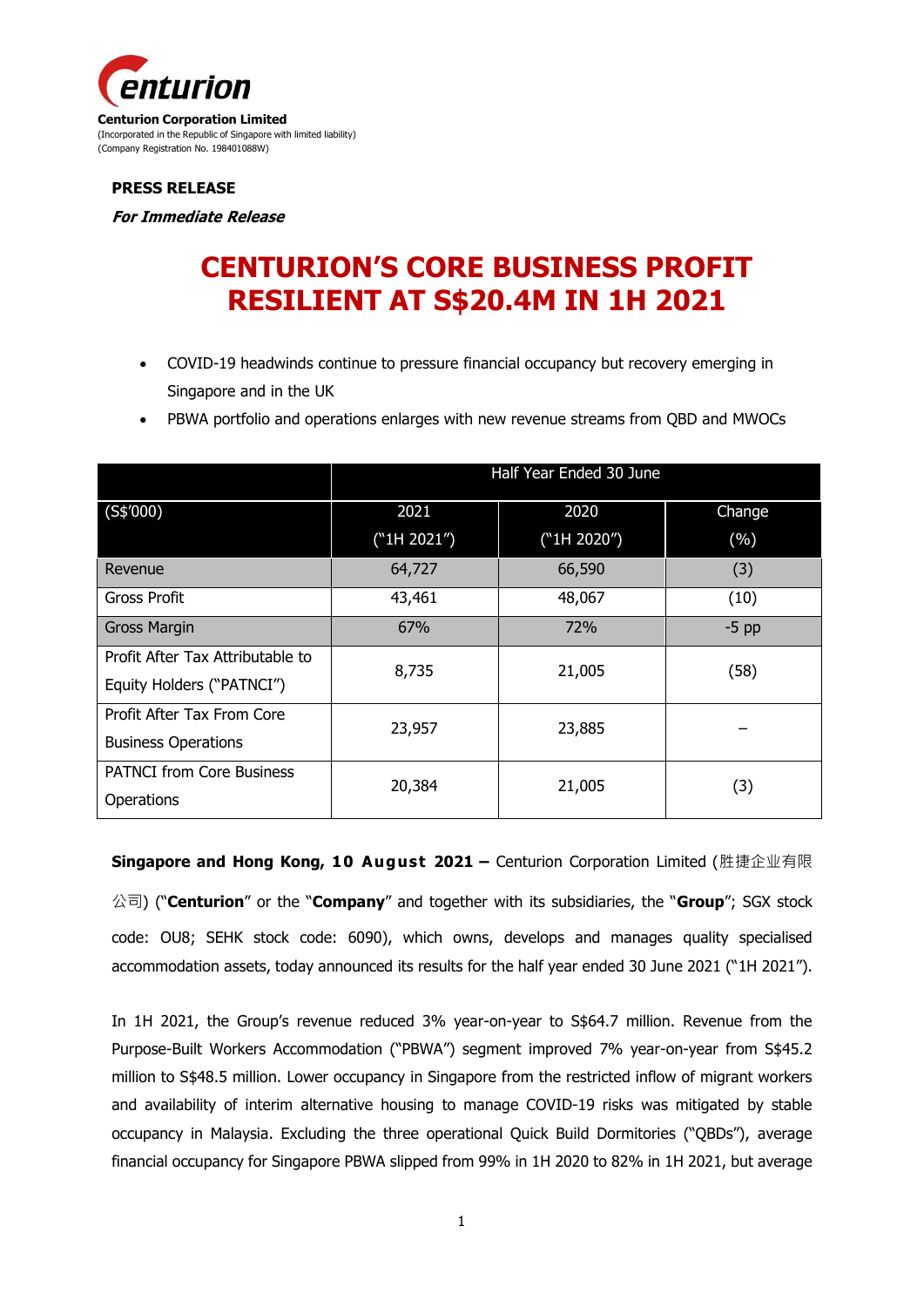

financial occupancy for Malaysia PBWA has strengthened from 80% in 1H 2020 to 88% for 1H 2021<sup>1</sup> amid the imposition of Movement Control Orders across different states and stronger demand due to increasing pressures on employers to provide better living conditions for migrant workers there. That said, Singapore PBWA's average financial occupancy improved from 79% as at 31 December 2020 to an average of 82% in 1H 2021, underpinned by a gradual return of migrant workers in early 2021.

Revenue from the Purpose-Built Student Accommodation ("PBSA") segment fell 25% year-on-year from S\$21.1 million to S\$15.7 million as bookings and financial occupancy in the Group's PBSAs in Australia and the UK were affected by travel restrictions and a pivot by universities to deliver courses via a mix of face-to-face and online teaching given the COVID-19 pandemic. The average financial occupancy for UK PBSA was 66% in 1H 2021, compared to 74% in 1H 2020. For the upcoming Academic Year 2021/2022, the Group has currently pre-leased more than half of its bed capacity.

Notwithstanding the COVID-19 headwinds, the Group has expanded its portfolio to enlarge and diversify revenue streams. In Singapore, the financial occupancies for the two existing QBDs, comprising 2,320 beds, which started operations around 4Q last year, have been healthy and contributing positively to the Group's 1H 2021 turnover. In 2Q 2021, operations commenced at the third QBD Westlite Jalan Tukang, comprising 3,420 beds, and two Migrant Worker Onboarding Centres ("MWOCs").

Revenue contributions from other accommodation-related or ancillary services increased by S\$3.2 million (or 165%) to S\$5.2 million in 1H 2021 compared to S\$2.0 million in 1H 2020, further mitigating the impact from reduced financial occupancies in the Group's five Purpose-Built Dormitories ("PBDs") in Singapore.

Initial start-up costs for these new operating assets and also Westlite - PKNS Petaling Jaya, which is still ramping up its occupancy, has resulted in a 5% drop in the Group's gross margin year-on-year, ending 1H 2021 with a gross profit of S\$43.5 million.

During this time, the Group had focused on cost management measures, lowering distribution and administrative expenses by S\$2.0 million. Finance expenses also decreased by S\$0.9 million to S\$11.3 million, mainly due to the lower interest rate environment, as compared to 1H 2020.

Separately, based on an internal assessment conducted for any material impact to the fair value of Centurion's investment properties from COVID-19, the Group had recorded a fair value loss of S\$14.5 million as at 30 June 2021. Independent market data and information for PBWAs and PBSAs, in

-

 $1$  Excluding the newly leased Westlite – PKNS Petaling Jaya in Selangor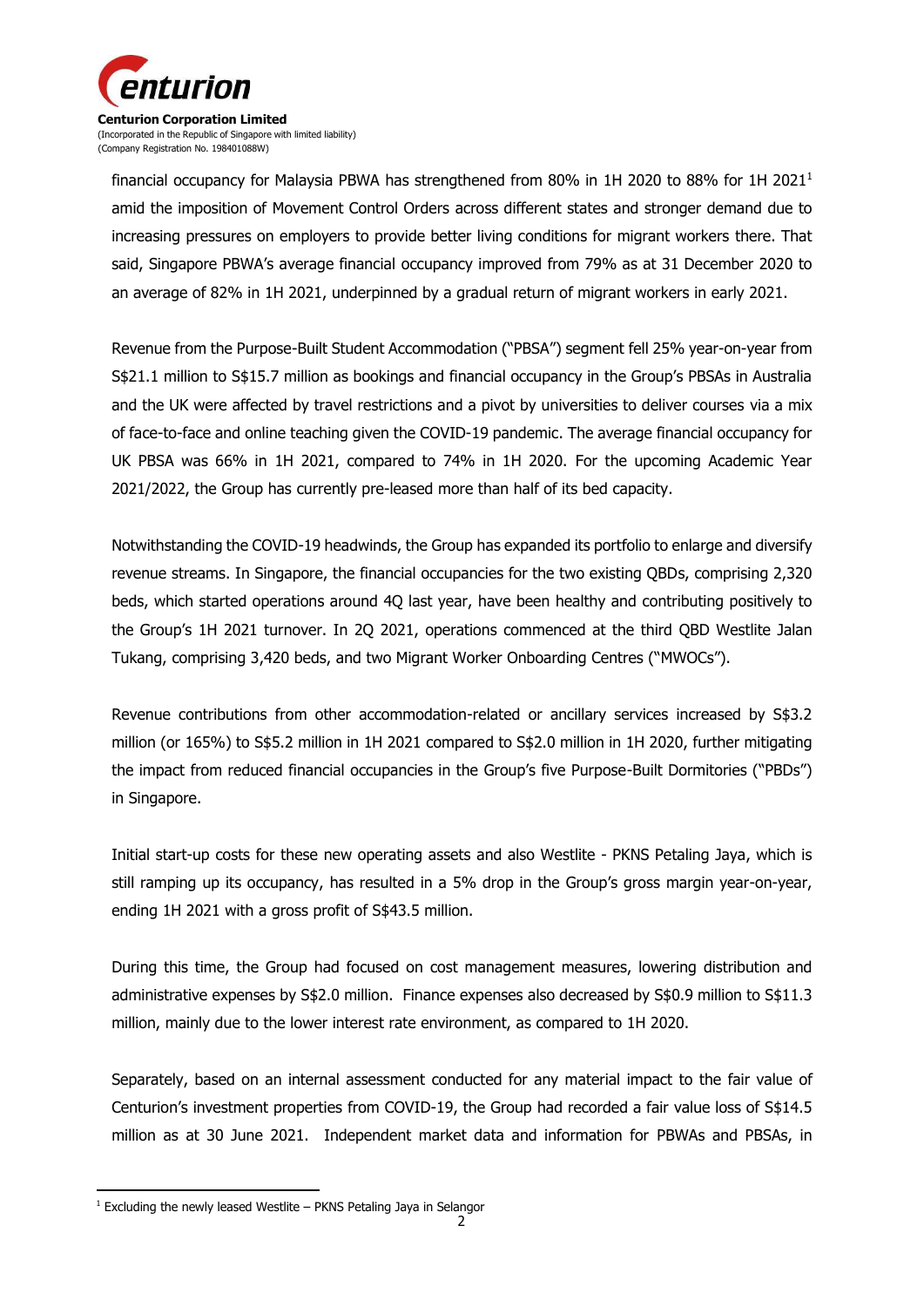

particular major inputs used for valuation such as capitalisation rates and market rental rates as at 30 June 2021, were obtained for the valuation.

Excluding fair value adjustments, profit from core business operations attributable to equity holders was resilient at S\$20.4 million 1H 2021, 3% lower year-on year.

Commenting on the Group's performance, Mr Kong Chee Min (江志明), CEO of Centurion Corporation said: "Centurion has delivered a resilient set of results notwithstanding the challenges arising from the COVID-19 pandemic. We will continue to strengthen management expertise and track record to drive portfolio expansion and value creation, in order to deliver sustainable value for our stakeholders."

Centurion continues to be in dialogue with the Singapore Government regarding future dormitory specifications for enhanced living standards and public health resilience, and is also working with the Department of Labour Peninsular Malaysia on certification of its properties in relation to the Workers' Minimum Standards of Housing and Amenities Act. In Malaysia, the retrofitting works for one of the two acquired blocks at Westlite Pasir Gudang has been completed and 420 beds have been added to the portfolio during the period. The remaining block, comprising an additional 420 beds is expected to be operational in 4Q 2021. For the Asset Enhancement Initiatives at Westlite Tampoi, development works adding 3,600 beds have been completed and is now pending Certification of Completion and Compliance. The new pipeline beds from these 2 assets are expected to commence operations within this year.

As business and travel activities resume, the occupancy levels in the Group's strategically located assets are expected to improve as well. Nonetheless, the Group will continue to prudently enlarge its portfolio and expand its revenue streams strategically and where sensible.

**- END -**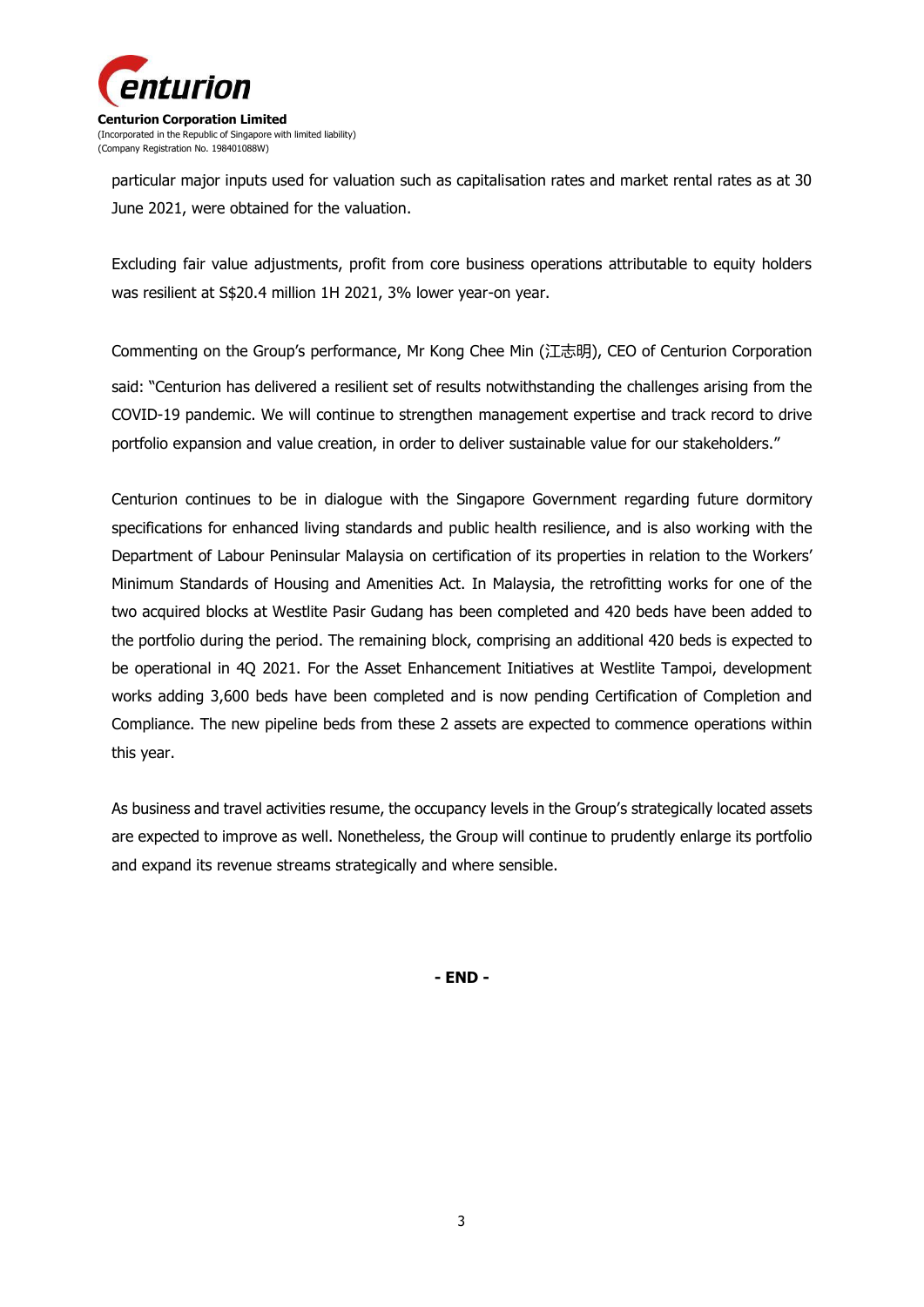

#### **About Centurion Corporation Limited**

Centurion Corporation Limited ("Centurion" or the "Company" and together with its subsidiaries, the "Group") owns, develops and manages quality, purpose-built workers accommodation assets in Singapore and Malaysia, and student accommodation assets in Australia, South Korea, the United Kingdom ("UK") and the United States ("US").

The Group owns and manages a strong portfolio of 35 operational accommodation assets totalling 76,968 beds as of 30 June 2021. With projects currently under development and undergoing asset enhancement works, the Group's portfolio of accommodation assets is expected to grow to 81,616 beds by FY2021.

With global reach and a clear growth strategy to actively enhance and manage its assets, identify strategic acquisitions and joint ventures, as well as develop customised accommodation management services, Centurion is well-positioned as a leading provider of quality, purpose-built accommodation.

For more information, please visit [http://www.centurioncorp.com.sg.](http://www.centurioncorp.com.sg/)

### **Investor and Media Contact**

Investor Enquiries: George Goh Investor Relations Manager [george.goh@centurioncorp.com.sg](mailto:george.goh@centurioncorp.com.sg) +65-6740-3288

Media Enquiries: Klareco Communications Pearl Lam / Karen Yap [List-Centurion@klarecocomms.com](mailto:List-Centurion@klarecocomms.com) +65-9724 0521 / +65-8133 6201